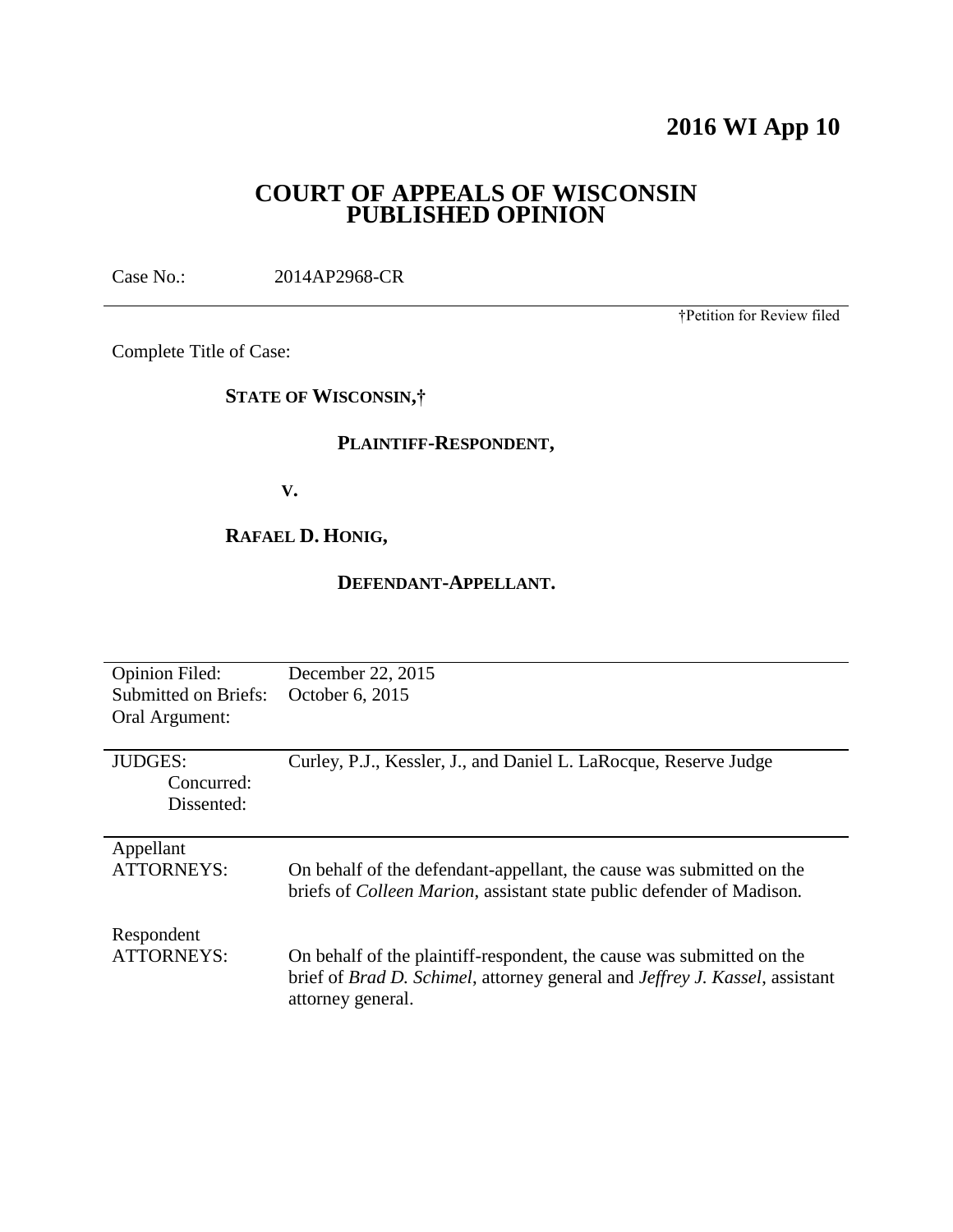## **2016 WI App 10**

## **COURT OF APPEALS DECISION DATED AND FILED**

#### **December 22, 2015**

**Diane M. Fremgen Clerk of Court of Appeals**

### **NOTICE**

**This opinion is subject to further editing. If published, the official version will appear in the bound volume of the Official Reports.** 

**A party may file with the Supreme Court a petition to review an adverse decision by the Court of Appeals.** *See* **WIS. STAT. § 808.10 and RULE 809.62.** 

# **Appeal No. 2014AP2968-CR Cir. Ct. No. 2012CF4383 STATE OF WISCONSIN IN COURT OF APPEALS**

**STATE OF WISCONSIN,**

**PLAINTIFF-RESPONDENT,**

**V.**

**RAFAEL D. HONIG,**

**DEFENDANT-APPELLANT.**

APPEAL from a judgment and an order of the circuit court for Milwaukee County: ELLEN R. BROSTROM, Judge. *Reversed and cause remanded*.

Before Curley, P.J., Kessler. J., and Daniel L. LaRocque, Reserve Judge.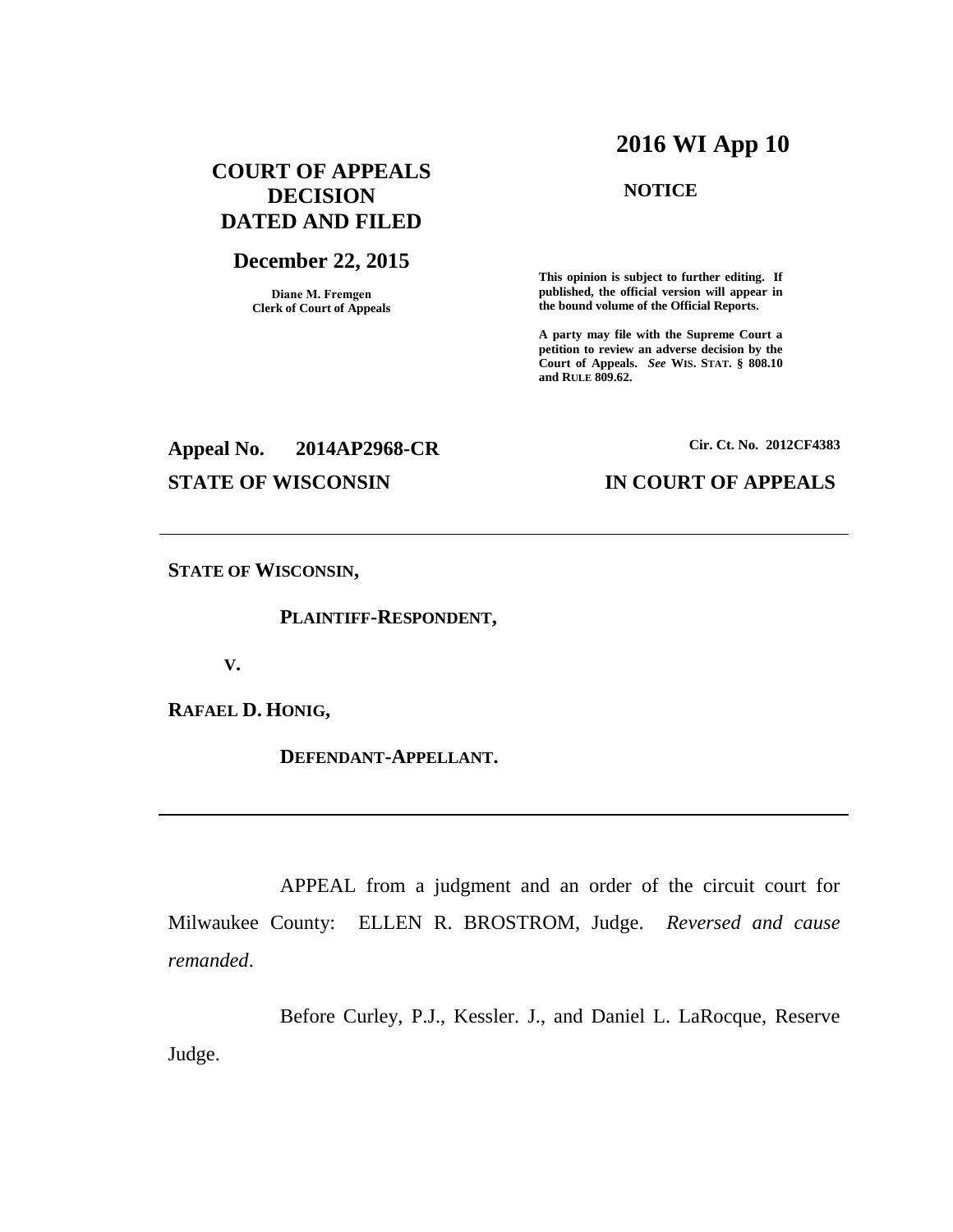No. 2014AP2968-CR

¶1 KESSLER, J. Rafael D. Honig appeals a judgment of conviction, following a jury trial, of one count of first-degree sexual assault—intercourse with a person under age twelve, and one count of first-degree sexual assault—contact with a person under age thirteen. Honig also appeals the order denying his postconviction motion for relief. We conclude that the trial court's determination that Honig's trial counsel was not ineffective was based on errors of law. We reverse.

#### **BACKGROUND**

¶2 On September 5, 2012, Honig was charged with one count of firstdegree sexual assault—intercourse with a person under age twelve, and one count of first-degree sexual assault—contact with a person under age thirteen, stemming from allegations that he inappropriately touched his five-year old granddaughter, Y.H., and his three-year old granddaughter, Y.C. According to the complaint, Y.H. told her uncle, Raymond Cruz, that Honig had been "touching her cookie (vagina) and it burns." Y.H. also told Cruz that Honig put his mouth on her "cookie" and that she observed Honig touching Y.C.'s "cookie." Honig pled not guilty.

¶3 During their investigation, Milwaukee police conducted videorecorded forensic interviews with each of the girls. Y.H. was five years old at the time. During Y.H.'s interview, she stated that her grandfather lived in a hotel, and she described an incident in which her grandfather touched her "private" at the hotel. She stated that she was holding her mother's hand in the hotel lobby "seven months ago" and Honig pried her away from her mother by unlinking her fingers "one by one." Honig took Y.H. and her "little cousin" to room number "143," where he touched her "little cousin" by "putting his mouth on her private." Y.H.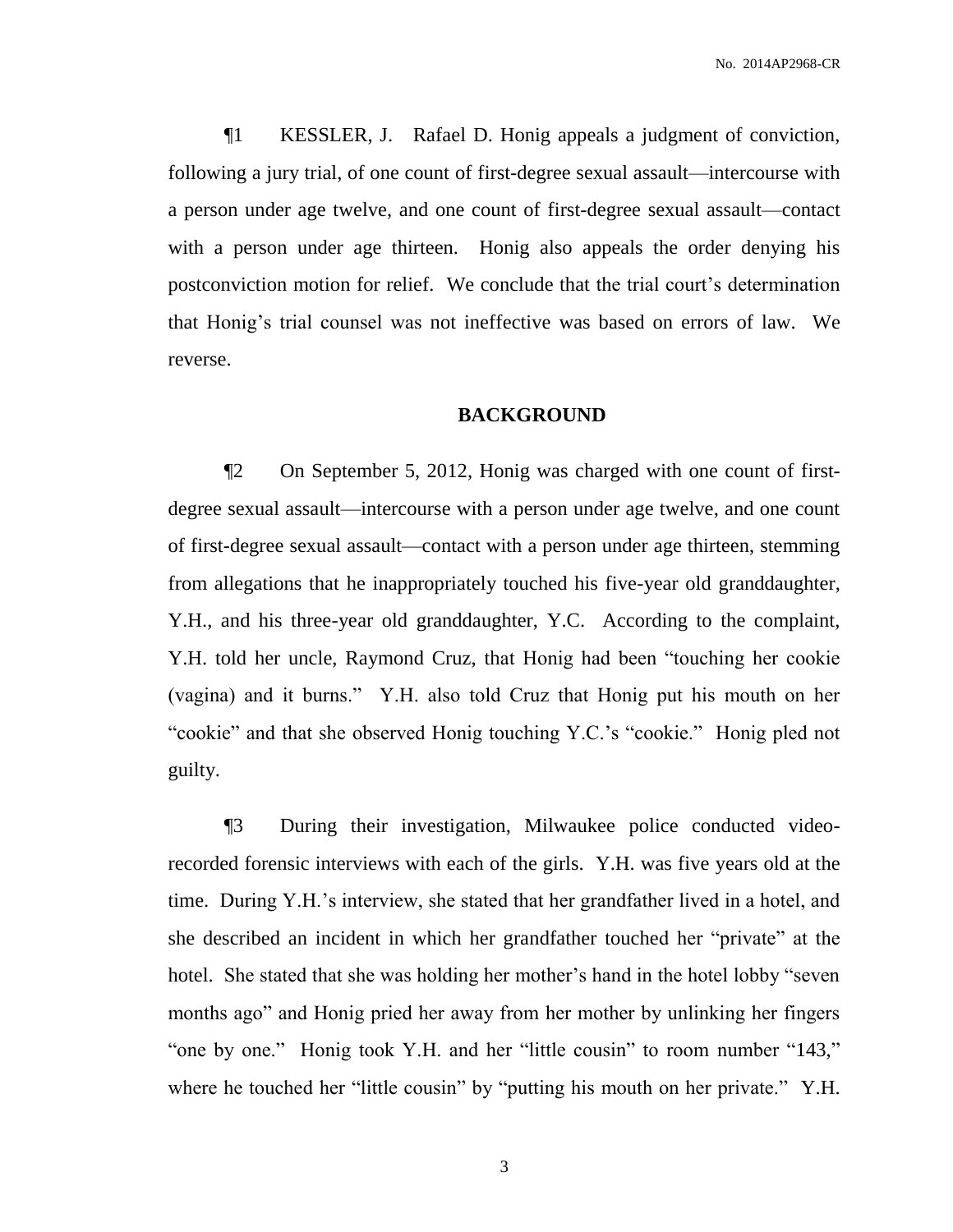stated that her mother "was screaming" when she discovered Y.H. was missing and "scratched" on the hotel room door until her fake fingernails came off. Y.H. also called her grandfather "nasty," stating "he always like touches little girls—in the privates." She stated the "little girls" included "like me, my sister, and my … cousin, and my … other cousin." Y.H. also stated that additional alleged attacks took place at a park and in her house.

¶4 Y.C. was three years old at the time. During Y.C.'s interview, Y.C. told police that "abuelo"<sup>1</sup> was in "jail" because "Nene  $(Y.H.)$  said grandpa was touching us." Y.C. described an incident in which "Nene was sitting on the bed. Grandpa pulled down his pants then I was standing right by um um um [N]ene. He pulled down my pants, he was doing something to me and  $I - I$  was doing something I was  $-$  I was [N]ene was watching me." Later in the interview Y.C. said that Honig actually pulled Y.H.'s pants down, after which "[t]he cops came." Y.C. then told police that Honig "didn't do nothing to me" and that she was sleeping when "he just did it to [N]ene."

¶5 Prior to trial, the State informed the trial court that it did not plan to show Y.C.'s forensic interview to the jury because, the State asserted, it did not comply with WIS. STAT.  $\S 908.08$  (2013-14).<sup>2</sup> Specifically, the State said that the

 $\overline{a}$ 

<sup>&</sup>lt;sup>1</sup> "Abuelo" translates to "grandfather."

<sup>&</sup>lt;sup>2</sup> WISCONSIN STAT. § 908.08 is titled "Audiovisual recordings of statements of children." As relevant to these proceedings the statute provides:

**<sup>(1)</sup>** In any criminal trial or hearing, ... the court or hearing examiner may admit into evidence the audiovisual recording of an oral statement of a child who is available to testify, as provided in this section.

**<sup>(2)</sup>** (a) Not less than 10 days before the trial or hearing, … the party offering the statement shall file with the court or hearing officer an offer of proof showing the caption of the case, the name and present age of the child who has given the statement, the date, time and place of the statement and the name and business address of the camera operator.…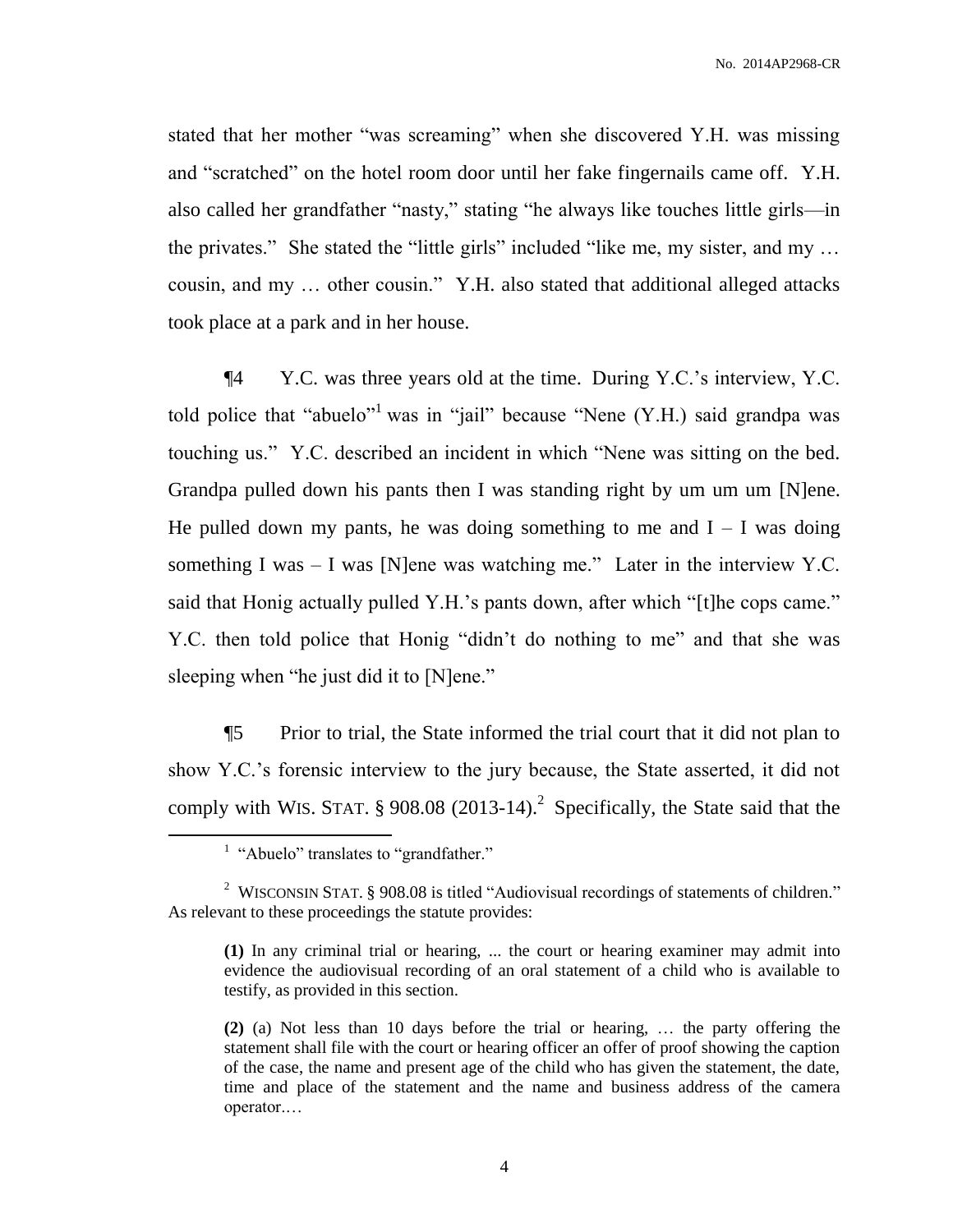video "didn't go far enough" in terms of demonstrating that Y.C. was telling the truth. The State indicated that it could "get through truth and lie" with Y.C. on the witness stand.

(b) Before the trial or hearing in which the statement is offered … the court or hearing examiner shall conduct a hearing on the statement's admissibility. At or before the hearing, the court shall view the statement. At the hearing, the court or hearing examiner shall rule on objections to the statement's admissibility in whole or in part. If the trial is to be tried by a jury, the court shall enter an order for editing as provided in s. 885.44(12).

**(3)** The court … *shall* admit the recording upon finding all of the following:

(a) That the trial or hearing in which the recording is offered will commence:

1. Before the child's 12th birthday; …

….

 $\overline{a}$ 

(b) That the recording is accurate and free from excision, alteration and visual or audio distortion.

(c) That *the child's statement was made upon oath or affirmation or*, if the child's developmental level is inappropriate for the administration of an oath or affirmation in the usual form, *upon the child's understanding that false statements are punishable and of the importance of telling the truth.*

(d) That *the time, content and circumstances of the statement provide indicia of its trustworthiness.*

….

**(5)** (a) If the court or hearing examiner admits a recorded statement under this section, the party who has offered the statement into evidence may nonetheless call the child to testify immediately after the statement is shown to the trier of fact. Except as provided in par. (b), if that party does not call the child, the court or hearing examiner, upon request by any other party, shall order that the child be produced immediately following the showing of the statement to the trier of fact for cross-examination.

**(7)** At a trial or hearing under sub. (1), a court or a hearing examiner may also admit into evidence an audiovisual recording of an oral statement of a child that is hearsay and is admissible under this chapter as an exception to the hearsay rule.

(Emphasis added.) All references to the Wisconsin Statutes are to the 2013-14 version unless otherwise noted.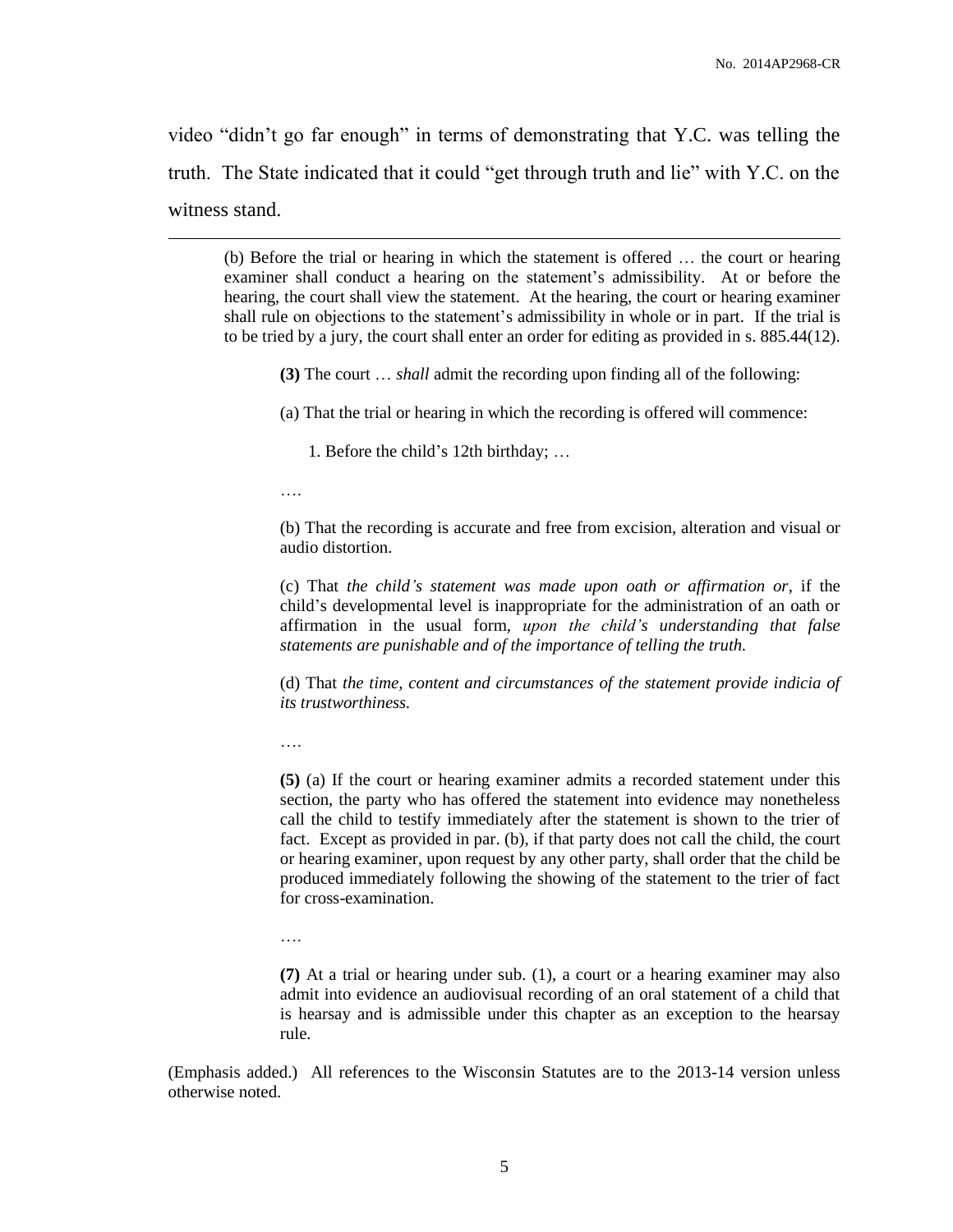¶6 Prior to trial, defense counsel informed the court of a potential defense witness—George Colon. Counsel told the court that Colon was an acquaintance of Cruz. According to defense counsel, Colon would testify that Cruz told Colon that he (Cruz) "knew ways to frame people, including claims of sexual abuse that--and specifically regarding my client, that he had some plan to frame [Honig] by somehow getting kids to say things about things that my client allegedly did." The trial court ruled that (1) defense counsel could question Cruz about Colon's claims, but, (2) if Cruz denied the claims, counsel would not be allowed to impeach Cruz. $3$ 

¶7 Defense counsel's theories of defense were primarily that: (1) Cruz had "some bad feelings towards" Honig, thus Cruz planted the story with the girls; or (2) someone else assaulted the girls. Multiple witnesses then testified at trial.

¶8 Police Officer Shannon Orvis testified that he conducted the girls' forensic interviews. He testified that Y.H. understood the difference between the truth and a lie, but stated that Y.C.'s "ability to understand … the concept of truth and lie was very, very limited." Y.H.'s entire video was then played for the jury; however, Y.C.'s video interview was not played.

¶9 Y.H. told the jury that Honig put his finger in her "private" and his mouth on her "private" multiple times at multiple locations—her house, a hotel and a park. Y.H. stated that she witnessed Honig do the same to her sister, and that when Honig allegedly assaulted her sister, Y.H. "told mommy. My mommy came in [Honig's] room. She got—she got shocked." Y.H. said that her mother

 $\overline{a}$ 

<sup>&</sup>lt;sup>3</sup> The trial court's conclusion regarding defense counsel's ability to impeach Cruz contradicts WIS. STAT. §  $906.13(2)(a)1$ ., thus was incorrect as a matter of law. We discuss this in more detail later.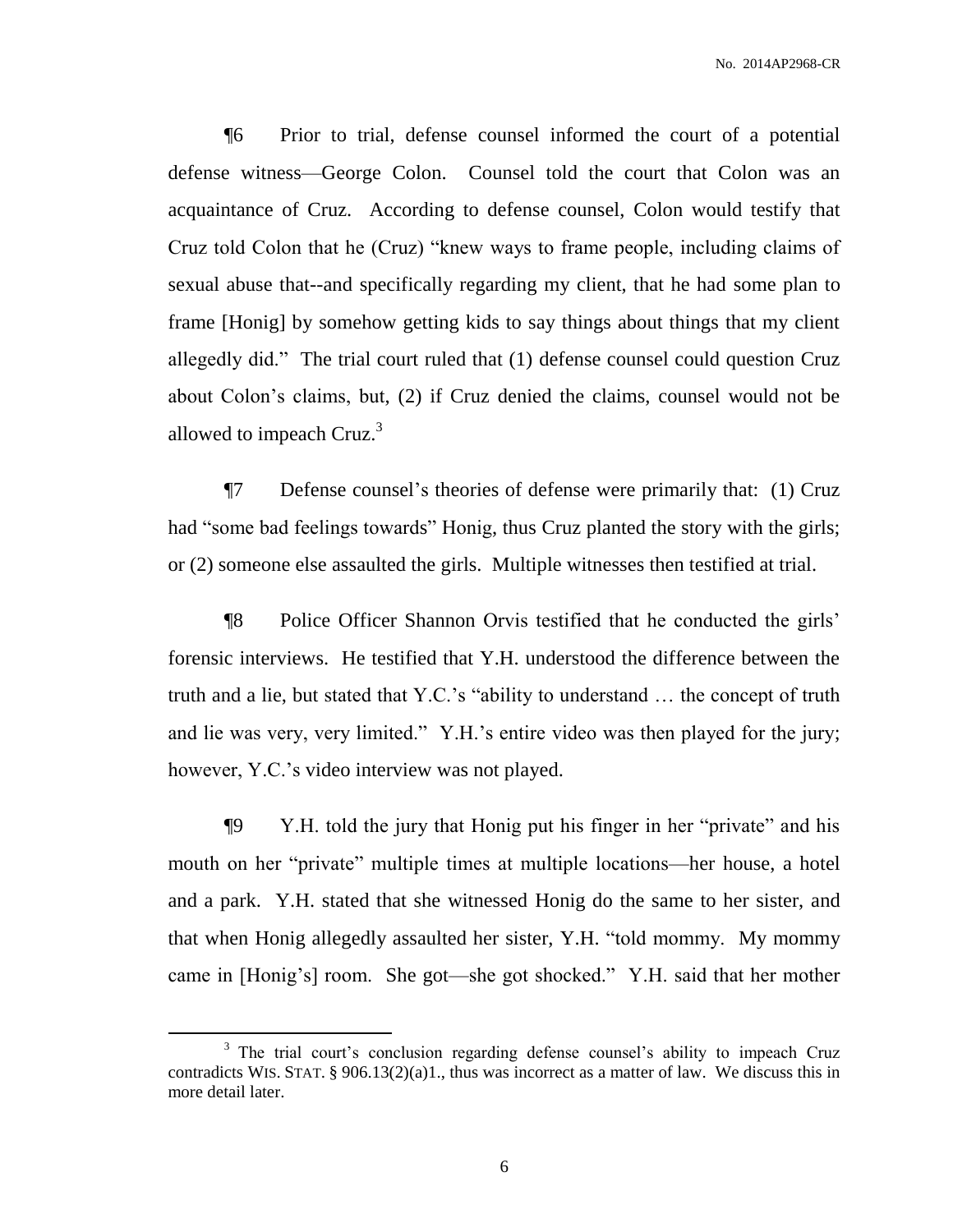left Honig's room, Honig assaulted Y.C. again, and her mother "got shocked again." Y.H. said that she told her mother "Grandpa had touched me," and that her mother was the first person she told. Later, Y.H. said that Cruz was the first person she told. Y.H. admitted she talked to Cruz "a lot." When asked if Cruz ever told Y.H. to accuse her grandfather of "bad things," Y.H. responded, "I don't remember."

¶10 Ziomara Honig, the girls' mother and Honig's daughter, told the jury that Y.H.'s story about being "snatched" from her at a hotel was simply not true. Ziomara indicated that Honig worked at a hotel, but he did not live there. Ziomara testified that she and Y.H. "did go visit [Honig], I did go enter his kitchen, but [the girls] were with me." She stated that Y.H was never "tooken from me or pulled from me in any type of way." Ziomara stated that she never witnessed Honig doing anything inappropriate to her daughters. Ziomara also told the jury that Y.H. had been having nightmares "stating that me and her walking, and somebody comes up and takes her." When asked about the "bad blood" between Cruz and Honig, Ziomara stated "that's their business. If they did I wouldn't know ... because I don't involve in his or anybody else's lives."

¶11 Y.C., age four at the time of trial, was asked a series of questions that could be answered "yes" or "no." Through this questioning by the State, she communicated to the jury that something she did not "like" happened in Honig's room. Then, using a doll, the State asked Y.C. where on the doll the incident happened. When the prosecutor touched the doll's vaginal area, Y.C. said "yes." Y.C.'s forensic interview, in which she stated Honig "didn't do nothing" to her, was not shown to the jury.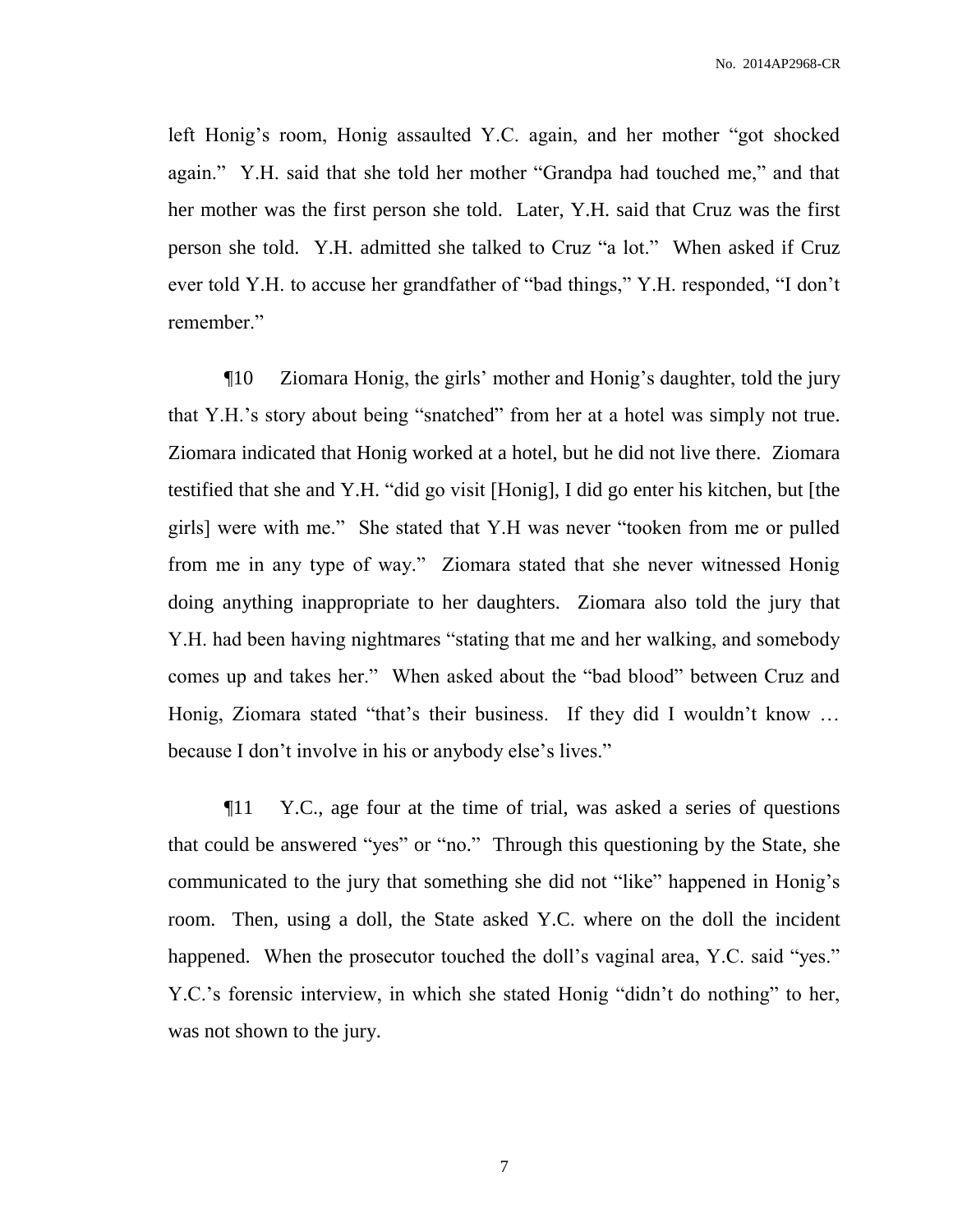¶12 Cruz testified that in August 2012, Y.H. came up to him, "kind of crying," and told him that Honig "put his fingers in her cookie and that it was burning … and was putting his mouth all over her cookie." No other family members were present when Y.H. made these statements. Cruz admitted that he and Honig had a "beef" "regarding [a] truck," and as a result, Cruz sent threatening messages to Honig. Cruz denied resenting Honig because Cruz had to move out of Ziomara's home when Honig moved in to make room for Honig. Cruz denied trying to influence the girls to make accusations against Honig.

¶13 Honig testified, denying all of the accusations. Honig explained that he and Cruz had a contentious relationship, beginning with Cruz's affair with Ziomara's roommate. Honig also explained why he and Cruz fought over ownership of a truck, and that Cruz resented Honig's financial support of Honig's other daughter, Judith, who was also the mother of Cruz's children. Honig confirmed that Cruz sent him threatening text messages and that Cruz threatened him in person.

¶14 The jury found Honig guilty.

## **Postconviction Motion and Machner hearing.**

¶15 Honig, through new counsel, filed a postconviction motion for relief, alleging ineffective assistance of defense counsel. Specifically, Honig alleged that his defense counsel was ineffective because he: (1) failed to call Colon as a defense witness; (2) failed to object to Y.C.'s testimony because she did not testify under oath; and (3) failed to impeach Y.C.'s testimony that Honig touched her with her forensic interview in which Y.C. stated that Honig did *not* touch her. Honig filed a supplemental postconviction motion adding an allegation that defense counsel was also ineffective for failing to object to the portions of Y.H.'s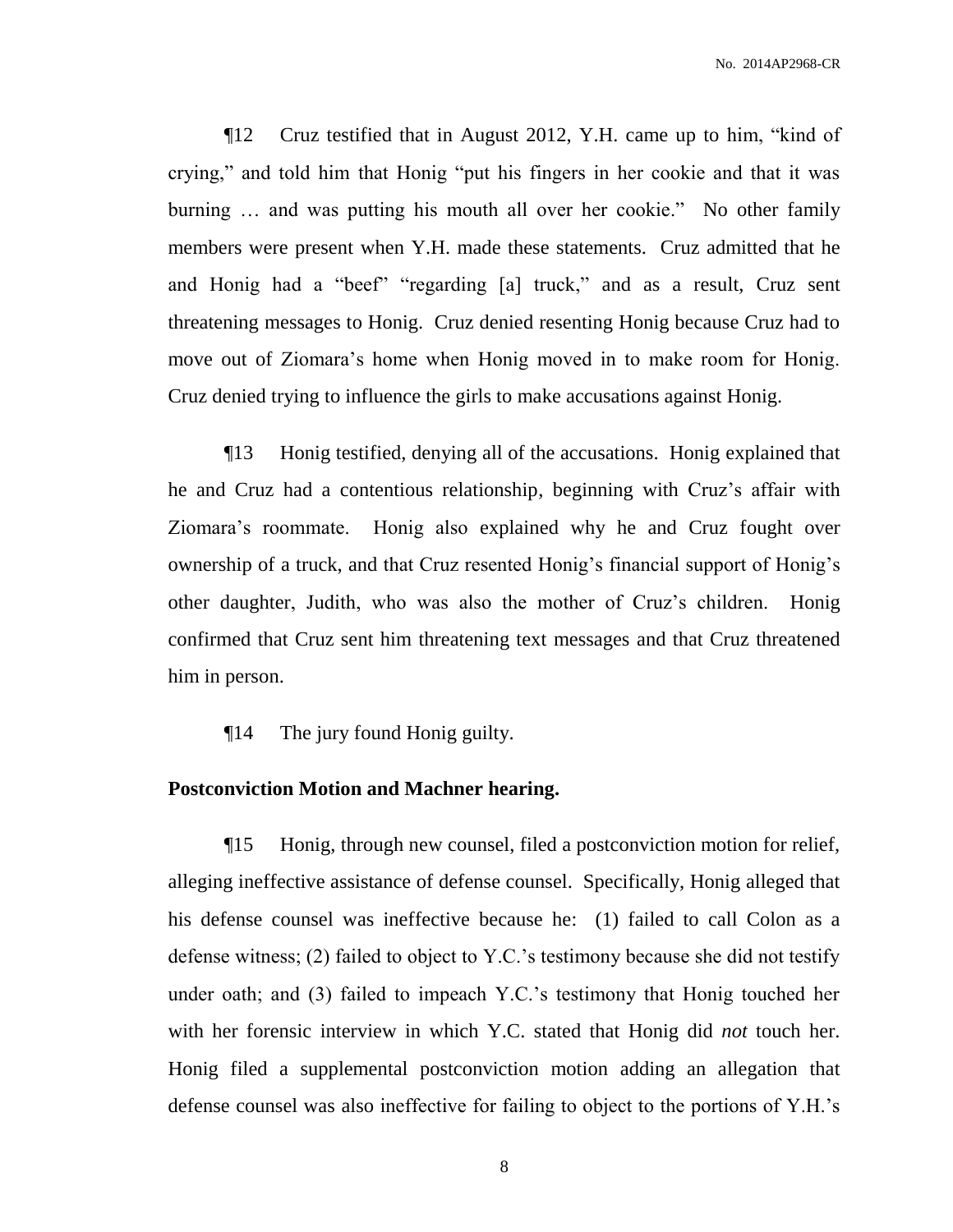forensic interview which referred to what would be other acts evidence. Specifically, the portions in which Y.H. stated that Honig "always like touches little girls—in the privates," that Honig touched her, her sister, and two of her cousins, and that Honig touched her little cousin by "putting his mouth on her private."

¶16 The postconviction court held a *Machner*<sup>4</sup> hearing. Defense counsel, Benjamin Peirce, testified that his theories of defense were either that Cruz came up with the allegations himself and coached the girls through them, or that someone else assaulted the girls. Peirce testified that he considered calling Colon as a witness, but did not subpoena him. He stated that he did not recall the trial court's ruling about whether he could ask Cruz about the alleged conversation between Cruz and Colon. Peirce said that he did not recall why he did not question Cruz. He stated that he did not recall whether Colon would be available as a witness, but did recall seeing Colon in court on the first day of trial. Peirce stated that after the first day of trial he was not sure whether Colon would be a cooperative witness, but admitted that he did not recall whether that truly was his reason for not calling Colon to testify, stating "I don't recall that's exactly why I didn't call him or try to call him."

¶17 Colon testified at the *Machner* hearing. Colon said that in August 2012, just weeks before Y.H.'s allegations to Cruz, Cruz told Colon that:

> he (Cruz) was so proud about when he lived in New York and stuff about getting rid of people that he disliked and things that they did, and he brought up about how to get rid of a person, a drug dealer. He also brought up about using children to make accusations against adults, especially people that have some type of conviction.

 $\overline{a}$ 

<sup>4</sup> *See State v. Machner*, 92 Wis. 2d 797, 285 N.W.2d 905 (Ct. App. 1979).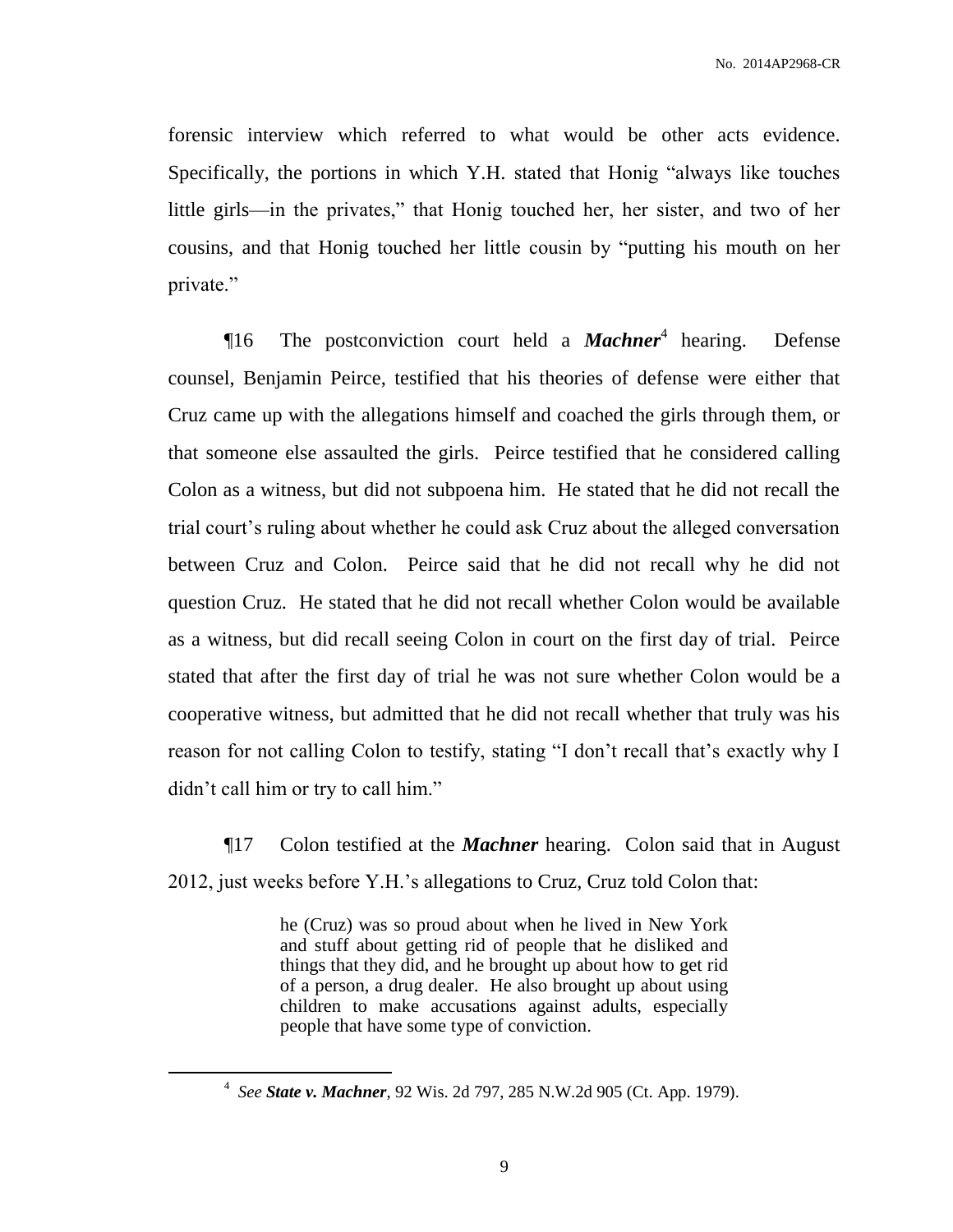¶18 Colon clarified that "getting rid of someone" meant "[c]all[ing] the police on them." Colon said that Cruz talked about how to "get children and counsel them and to charge somebody with molestation." Colon stated that he was aware of Cruz and Honig's contentious relationship and their dispute over the truck. Colon also stated that he spoke with Peirce multiple times about being a witness and went to court every day of the trial, but was eventually told by Peirce that he was not needed.

¶19 Peirce did not recall Y.H.'s statements, nor did he recall why he failed to attempt to limit them. Peirce did not recall the portions of Y.H.'s forensic interview in which she accused Honig of touching other little girls until Honig filed his postconviction motions. Peirce admitted that he did not consider filing a motion *in limine* to redact those portions, nor did he consider asking for a limiting jury instruction. According to Peirce, he did not object to Y.C. not taking an oath prior to testifying because of her age. He did not consider using Y.C.'s forensic interview as a prior inconsistent statement. Peirce said he thought that her testimony at trial was "fairly consistent" with her interview.

¶20 The postconviction court concluded that Peirce's failure to call Colon was "trial strategy" and that because the jury was aware of the "bad blood" between Cruz and Honig, Honig was not prejudiced by Colon's absence. The court found that Y.C.'s testimony was generally consistent with her forensic interview and that Honig was not prejudiced by Y.H.'s other acts comments. However, the court also opined that if Peirce had filed a motion *in limine* to limit the other acts comments in Y.H.'s forensic interview, the motion would have been granted.

¶21 This appeal follows.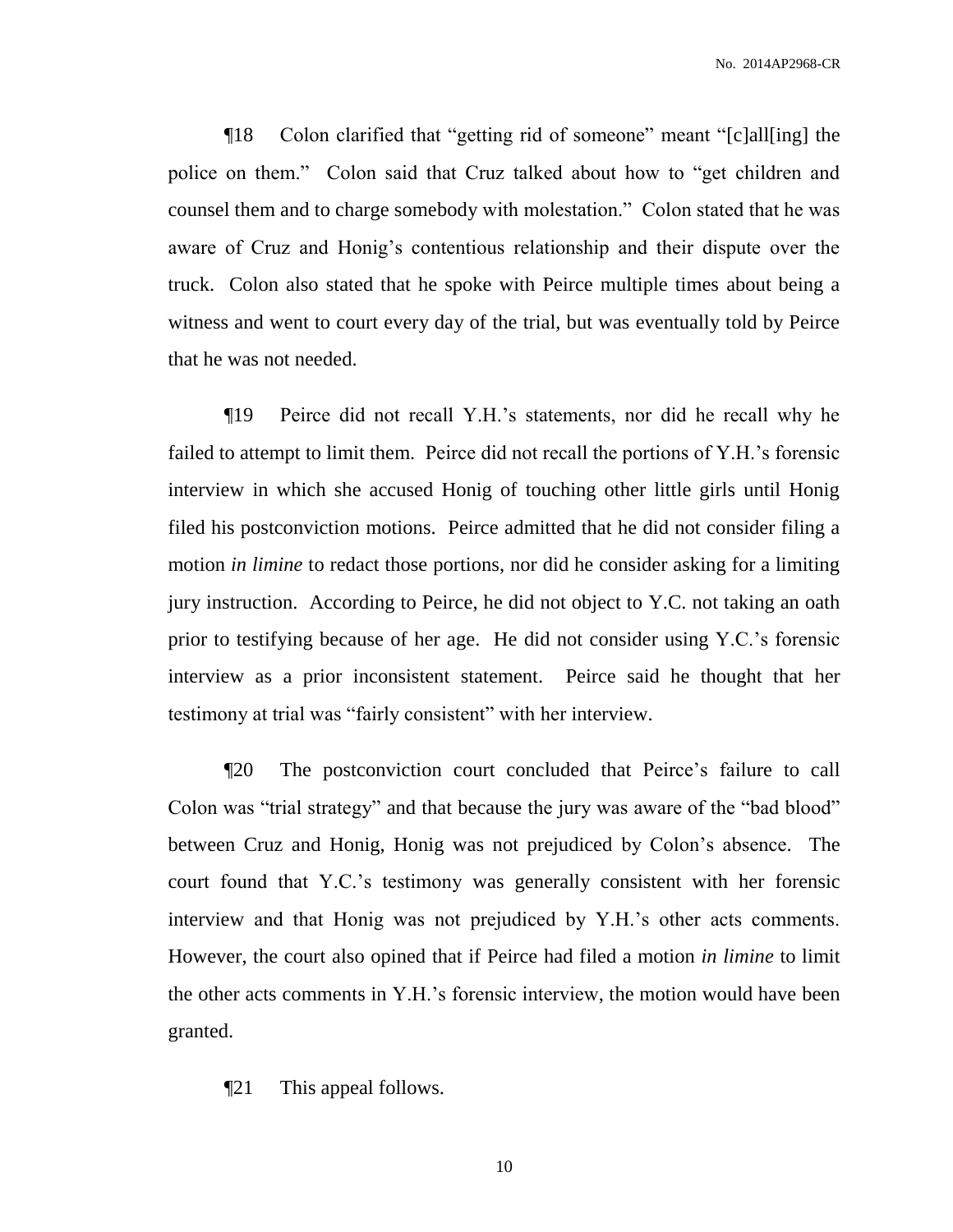#### **DISCUSSION**

¶22 Honig raises the same arguments on appeal that he raised in his postconviction motion. He alleges that defense counsel was ineffective for: (1) failing to call Colon as a defense witness; (2) failing to impeach Y.C. with her forensic interview; and (3) failing to file a motion *in limine* to redact portions of Y.H.'s forensic interview in which she accuses Honig of "always" assaulting other little girls.

#### **Standard of Review.**

¶23 Wisconsin has long recognized that in a criminal case "[t]he right to counsel is more than the right to nominal representation. Representation must be effective." *State v. Felton*, 110 Wis. 2d 485, 499, 329 N.W.2d 161 (1983). "'Ineffectiveness is neither a judgment of the motives or abilities of lawyers nor an inquiry into culpability. The concern is simply whether the adversary system has functioned properly.'" *Id.* (citation omitted). We follow a two-part test for ineffective assistance of counsel claims. *Strickland v. Washington*, 466 U.S. 668, 687 (1984); *State v. Johnson*, 153 Wis. 2d 121, 127, 449 N.W.2d 845 (1990). A defendant must prove both that his or her attorney's performance was deficient and that the deficient performance was prejudicial. *Strickland*, 466 U.S. at 687. "[A]n attorney's performance is deficient if the attorney made errors so serious that counsel was not functioning as the 'counsel' guaranteed the defendant by the Sixth Amendment." *State v. Allen*, 2004 WI 106, ¶26, 274 Wis. 2d 568, 682 N.W.2d 433 (citations and quotation marks omitted). "The defendant must also show the performance was prejudicial, which is defined as 'a reasonable probability that, but for counsel's error, the result of the proceeding would have been different." *Id.* (citation omitted). "A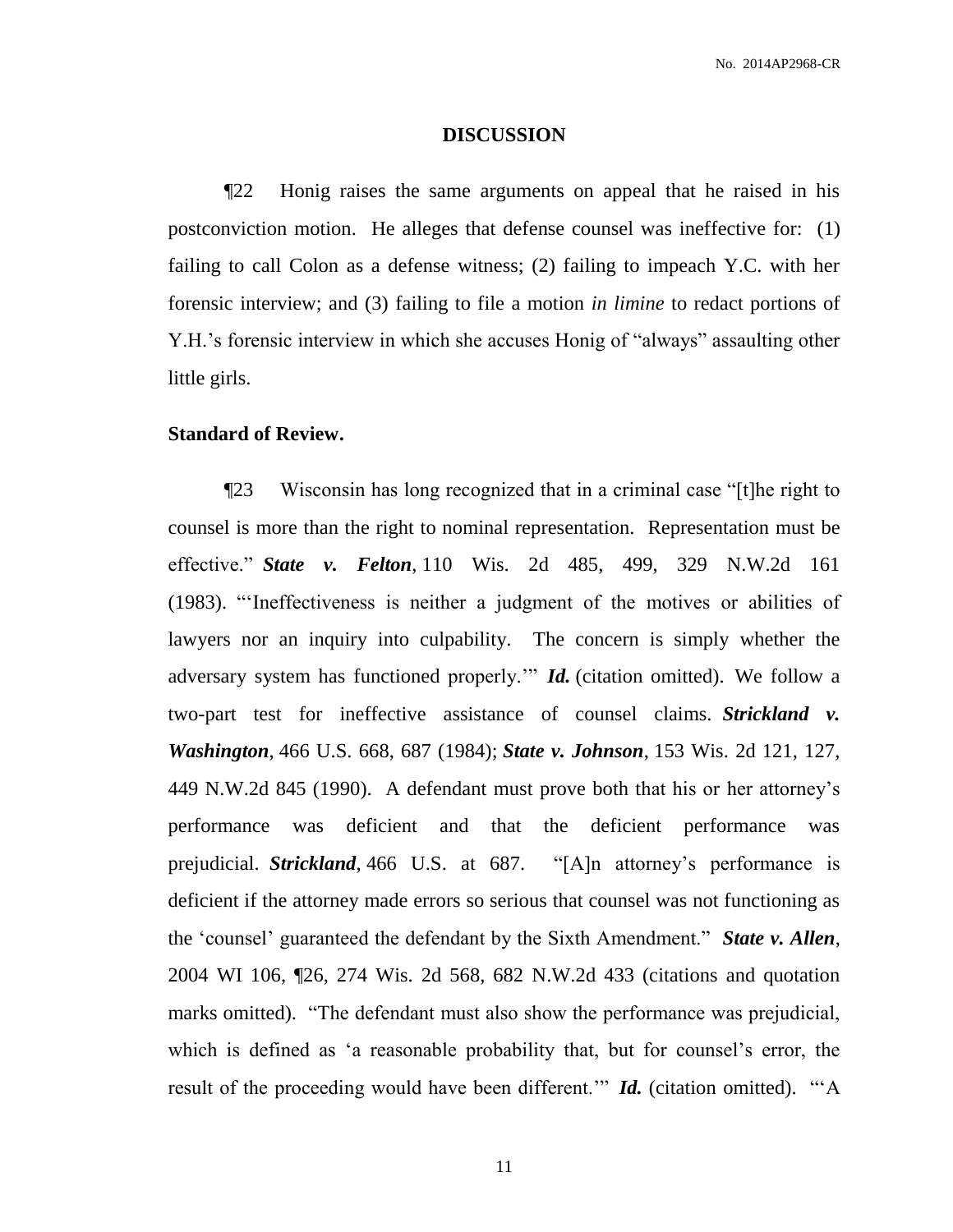reasonable probability is a probability sufficient to undermine confidence in the outcome.'" *Id.* (citation omitted). "A movant must prevail on both parts of the test to be afforded relief." *Id.*

¶24 "Counsel's decisions in choosing a trial strategy are to be given great deference." *State v. Balliette*, 2011 WI 79, ¶26, 336 Wis. 2d 358, 805 N.W.2d 334. A reviewing court can determine that defense counsel's performance was objectively reasonable, even if trial counsel offers no sound strategic reasons for decisions made. *See State v. Koller*, 2001 WI App 253, ¶53, 248 Wis. 2d 259, 635 N.W.2d 838, *modified on other grounds by State v. Schaefer*, 2003 WI App 164, 266 Wis. 2d 719, 668 N.W.2d 760. We will sustain counsel's strategic decisions as long as they were reasonable under the circumstances. *See Balliette*, 336 Wis. 2d 358, ¶26.

¶25 We review the trial court's findings of fact regarding counsel's conduct under a clearly erroneous standard. *See State v. Pitsch*, 124 Wis. 2d 628, 633-34, 369 N.W.2d 711 (1985). An erroneous exercise of discretion occurs if the record demonstrates that the facts do not support the postconviction court's decision or that the postconviction court applied the wrong legal standard. *State v. Brockett*, 2002 WI App 115, ¶18, 254 Wis. 2d 817, 647 N.W.2d 357. Whether the facts found constitute deficient performance and prejudice are questions of law that we review independently. *See State v. Tulley*, 2001 WI App 236, ¶5, 248 Wis. 2d 505, 635 N.W.2d 807.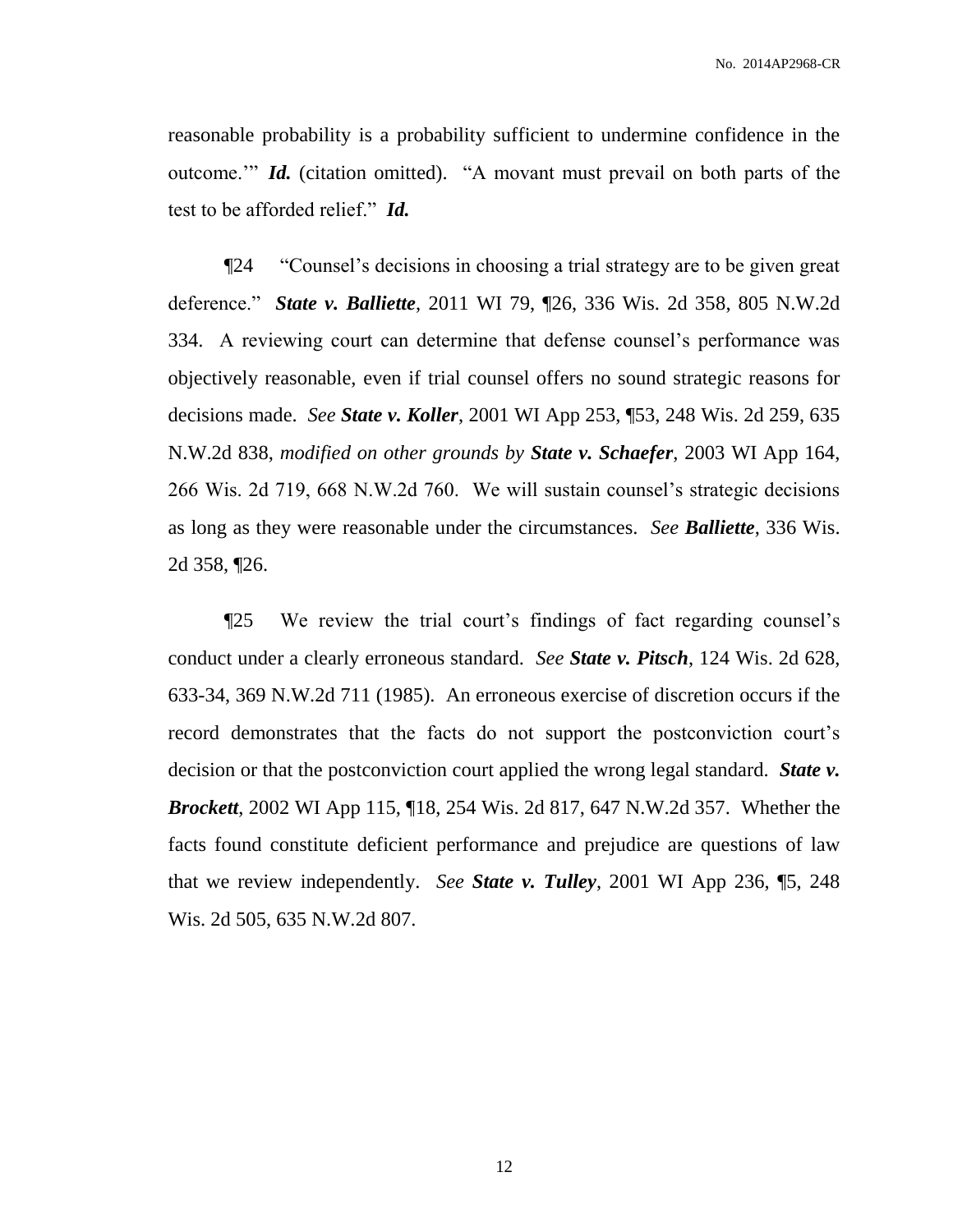#### **Failure to Call Colon as a Witness.**

## *Deficient Performance—Failure to present Colon's testimony.*

¶26 Honig argues that defense counsel's failure to call Colon as a witness was both deficient and prejudicial because Colon's testimony went to the core of the defense theory that Cruz convinced Y.H. to falsely accuse Honig. We agree.

¶27 "Failure to call a potential witness may constitute deficient performance." *State v. Jenkins*, 2014 WI 59, ¶41, 355 Wis. 2d 180, 848 N.W.2d 786. An attorney's failure to call a witness whose testimony would have been central to the theory of defense can constitute deficient performance. *State v. White*, 2004 WI App 78, ¶¶20-21, 271 Wis. 2d 742, 680 N.W.2d 362 (defense counsel's performance was deficient for failure to call witnesses who would have brought in evidence that "went to the core of [the] defense").

¶28 At the *Machner* hearing, when Peirce was asked why he did not question Cruz about the conversation with Colon, Peirce could not recall. Peirce could not recall why he did not call Colon to testify, although he thought, *possibly*, Colon had a surgery scheduled and, *possibly*, that Colon would be an uncooperative witness. Peirce could not recall whether these were the *actual* reasons, nor could he explain why he thought Colon *might* have been an uncooperative witness. This failure of memory does not articulate a factual basis for a reasonable strategic decision not to have Colon testify. However, we are still required to consider, based on all of the information available to counsel at the time, whether counsel's trial decision was objectively reasonable. *See Koller*, 248 Wis. 2d 259, ¶8.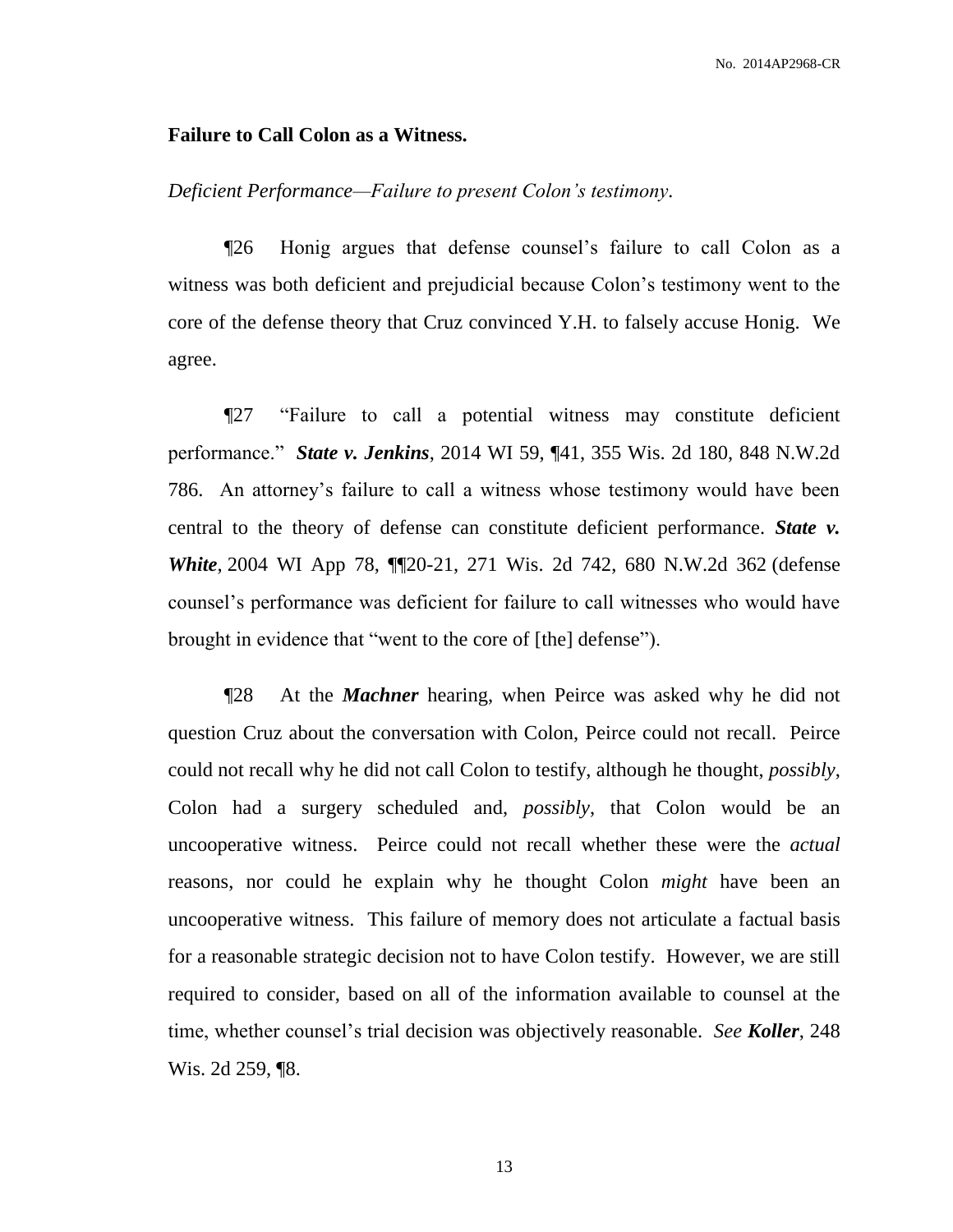No. 2014AP2968-CR

¶29 The entire case turned on credibility of the witnesses; there was no physical evidence of any kind. Counsel knew, or should have known, that Colon's reports of Cruz's statements would have a significant impact on Cruz's credibility. Yet, counsel failed to ask Cruz about them. Had Cruz denied telling Colon that he knew how to "get rid people" by convincing children to accuse those people of molestation, Colon's testimony would have been admissible as a prior inconsistent statement. *See* WIS. STAT.  $\S 906.13(2)(a)1.<sup>5</sup>$  The trial court's ruling to the contrary (that if Cruz denied such a conversation, defense counsel would not be permitted to impeach Cruz) was incorrect. If Cruz admitted the conversation with Colon, counsel's theory of defense would have had additional important support. Because both alternatives operated to enhance the defense theory in a significant way, there was no reasonable strategic reason articulated, or presented in the record, not to question Cruz about the assertion and not to present Colon's testimony.

¶30 It is undisputed that Colon was present for the first day of trial. Colon testified at the *Machner* hearing that he was actually present every day of the trial, but was told by counsel that he (Colon) was not needed. "Trial counsel's decisions must be based upon facts and law upon which an ordinarily prudent lawyer would have then relied." *Felton*, 110 Wis. 2d at 503. This standard "implies deliberateness, caution, and circumspection" and the decision "must evince reasonableness under the circumstances." *Id.* at 502. Counsel articulated no tactical reason "impl[ying] deliberateness, caution, and circumspection" for failing to call Colon as a witness. *See id***.** The record is devoid of any factual basis for a strategy which supports counsel's failure to call Colon as a witness. Thus,

 $\overline{a}$ 

<sup>&</sup>lt;sup>5</sup> Because Cruz was available to testify, Colon's statements would have been admissible pursuant to WIS. STAT. § 906.13(2)(a)1.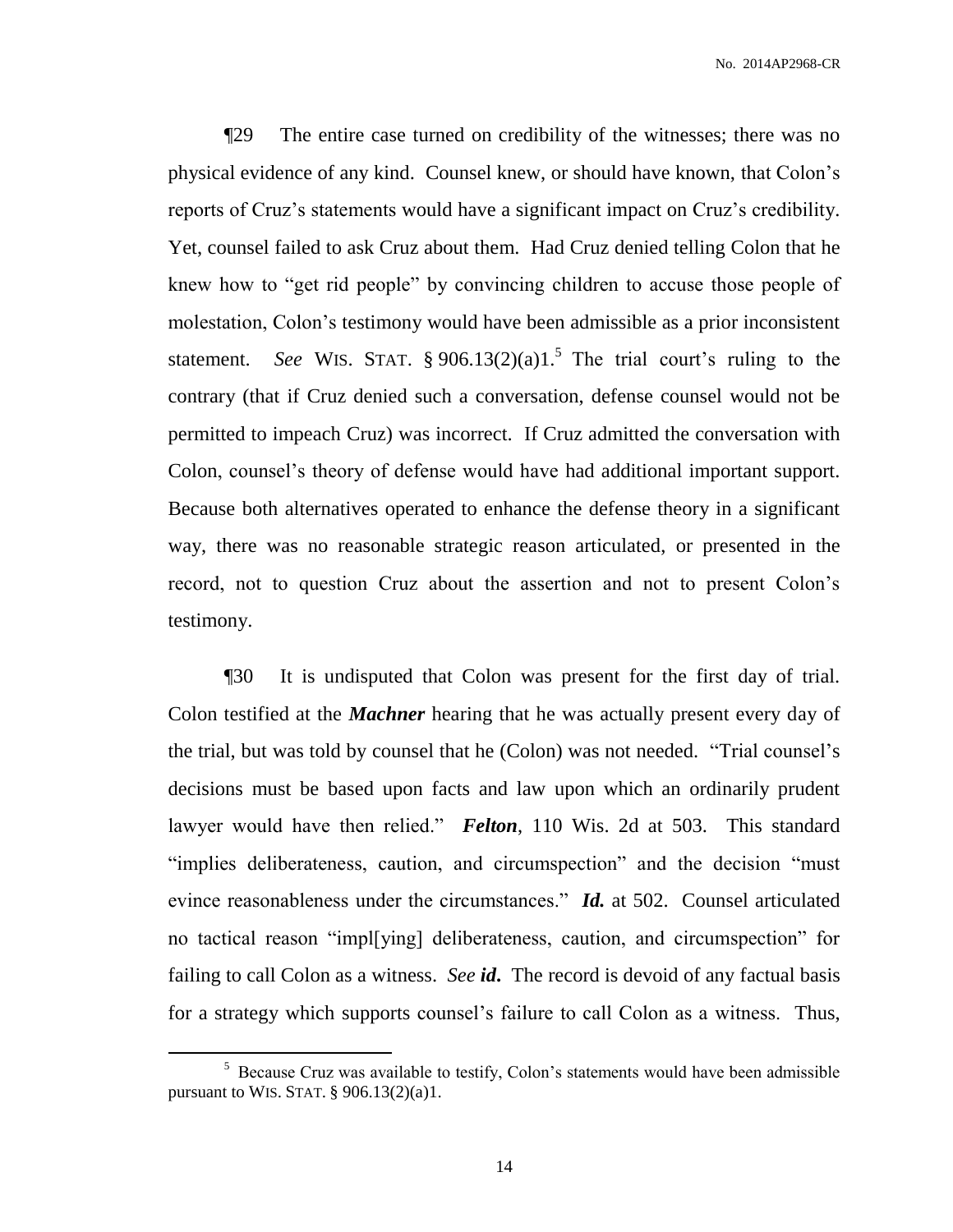the postconviction court's finding that counsel's decision was strategic is not supported by counsel's *Machner* testimony. *See Felton*, 110 Wis. 2d at 502. (reviewing court does not ratify a lawyer's decision simply because it is labeled "trial strategy" by postconviction court). These failures were deficient performance.

¶31 Surprisingly, counsel stated at the *Machner* hearing that his theory of defense essentially shifted from the theory that Cruz made up the allegations against Honig and coached the children to a theory that someone else assaulted the girls. Contrary to this *Machner* testimony, the trial record demonstrates that defense counsel maintained the theory that Cruz created the allegations *throughout the entire trial*. Counsel did present evidence that multiple people had access to the girls, but conceded that he never identified another possible perpetrator to the jury. Counsel questioned each of the girls about their relationship with Cruz and asked whether Cruz influenced their accusations. Counsel also questioned Ziomara about the "beef" between Cruz and her father, and questioned both Cruz and Honig about the "bad blood" between them. Clearly, counsel's defense rested on the theory that Cruz convinced the girls to falsely accuse Honig. The failure to present Colon's testimony and to question Cruz about the substance to which Colon would testify was a failure to present available evidence that went to the core of the defense theory. As such, counsel's performance was deficient.

#### *Prejudice.*

¶32 "Whether counsel's deficient performance satisfies the prejudice prong of *Strickland* depends upon the totality of the circumstances at trial." *Jenkins*, 355 Wis. 2d 180, [50. In evaluating the totality of the evidence in the trial, we conclude that Honig demonstrated that but for counsel's failure to present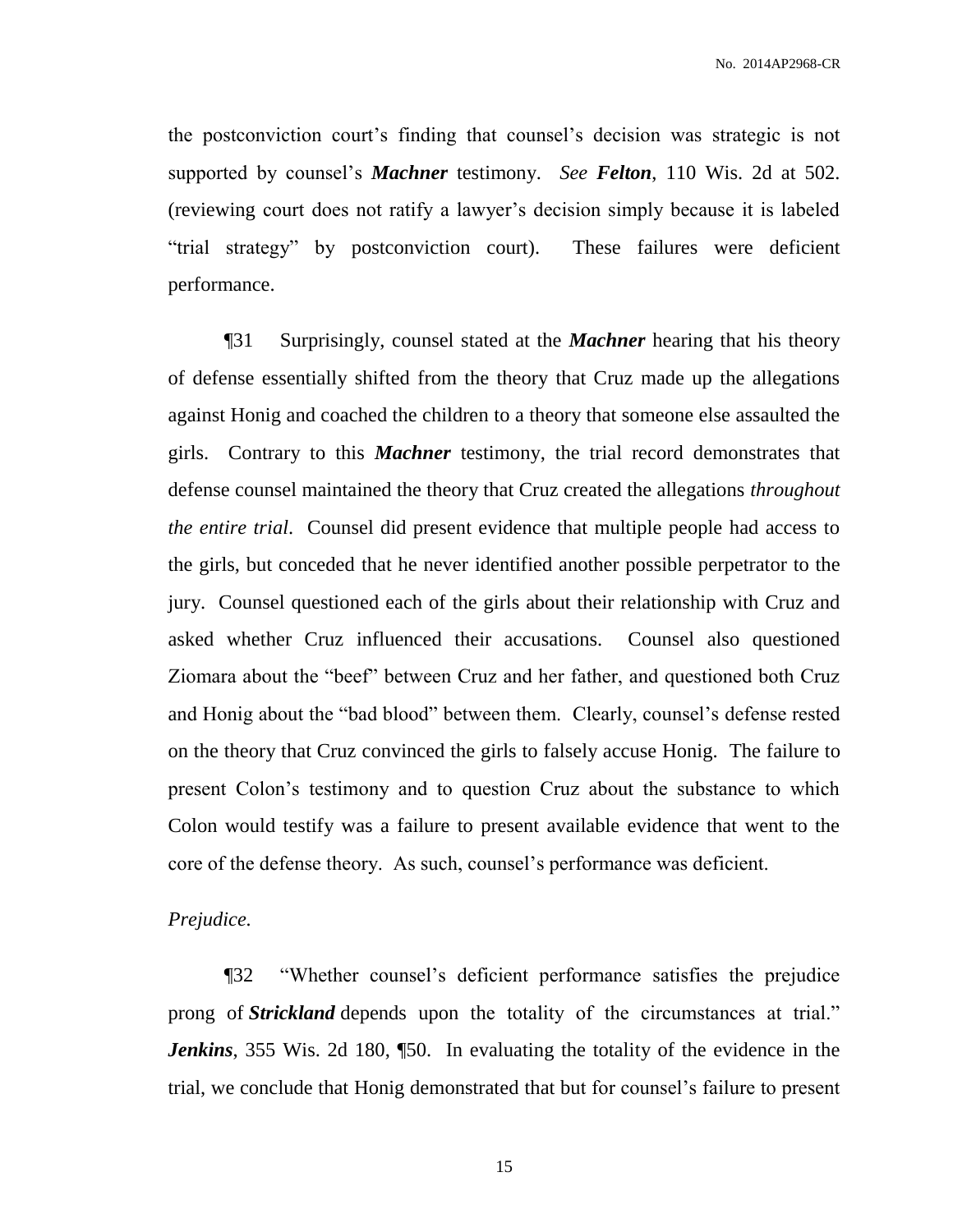No. 2014AP2968-CR

Colon's testimony and to question Cruz about the substance to which Colon would testify, it is probable that a different result would have occurred.

¶33 The State's case depended on the jury believing the children and Cruz. There was no physical evidence that either Y.H. or Y.C. had been assaulted. There were no witnesses to the alleged assaults. Defense counsel had available information that would have enhanced Honig's credibility while simultaneously casting doubt on the credibility of Cruz and the children. The jury did not hear this testimony. Colon's testimony gave substance to the defense theory that Cruz and Honig's relationship was so contentious that Cruz made up the allegations and coached the girls to go along with them. This was not merely cumulative; Colon was an independent source of information that, if the jury believed Colon, had damning evidence of Cruz's character and intentions. Honig was entitled to have the jury hear this. The lack of Colon's testimony was prejudicial to Honig. Thus, Honig has demonstrated ineffective assistance of counsel as to this aspect of counsel's performance.

#### **"Other Acts Evidence."**

#### *Deficient Performance—Failure to impeach child witnesses.*

¶34 Honig contends that his defense counsel was ineffective for failing to exclude statements that Honig allegedly abused other children. During Y.H.'s forensic interview, which was played for the jury, Y.H. told Orvis that Honig "always like touches little girls – in the privates." Y.H. said the little girls included, "like me, my little sister, and … my cousin, and my … other cousin." She told Orvis that Honig "put[] his mouth on her [little cousin's] private" while they were at the hotel.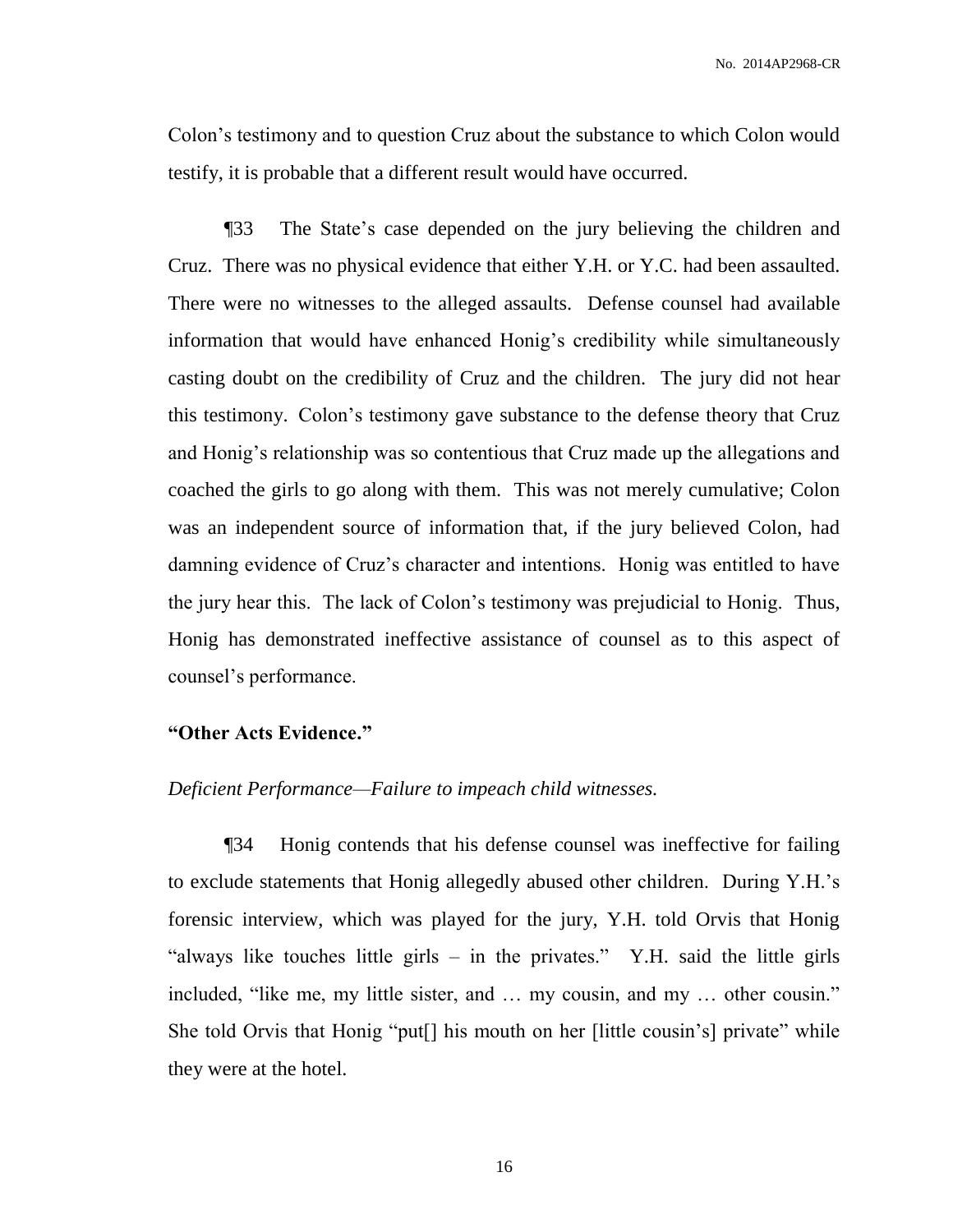#### $\P$ 35 WISCONSIN STAT. § 904.04 $(2)(a)$  provides:

Except as provided in par. (b)2., evidence of other crimes, wrongs, or acts is not admissible to prove the character of a person in order to show that the person acted in conformity therewith. This subsection does not exclude the evidence when offered for other purposes, such as proof of motive, opportunity, intent, preparation, plan, knowledge, identity, or absence of mistake or accident.

¶36 Under appropriate circumstances, WIS. STAT. § 904.04(2) allows other acts evidence to be admitted for other purposes, such as proof of motive, opportunity, intent, preparation, plan, knowledge, identity, or absence of mistake or accident. *State v. Hunt*, 2003 WI 81, ¶29, 263 Wis. 2d 1, 666 N.W.2d 771. Whether other acts evidence should be admitted requires the application of a threepart test: (1) whether the evidence is offered for a permissible purpose under WIS. STAT. § 904.04(2)(a); (2) whether the evidence is relevant under WIS. STAT. § 904.01; and (3) whether the probative value of the evidence is substantially outweighed by the danger of unfair prejudice, confusion of the jury, or needless delay. *See* WIS. STAT. § 904.03; *State v. Sullivan*, 216 Wis. 2d 768, 772-73, 576 N.W.2d 30 (1998). According to Honig, the statements in the video were not offered for any acceptable purpose, but rather were "inflammatory" and "prejudicial."

¶37 At the *Machner* hearing, the postconviction court stated that had defense counsel sought to exclude the statements, the court likely would have granted a motion *in limine*. To grant that motion, the court necessarily would have found that the evidence was offered only "to prove the character of [Honig] in order to show that [he] acted in conformity therewith" and not for some other proper purpose. *See* WIS. STAT. § 904.04(2)(a). We agree with the court's conclusion. There was no other proper purpose apparent from the record; the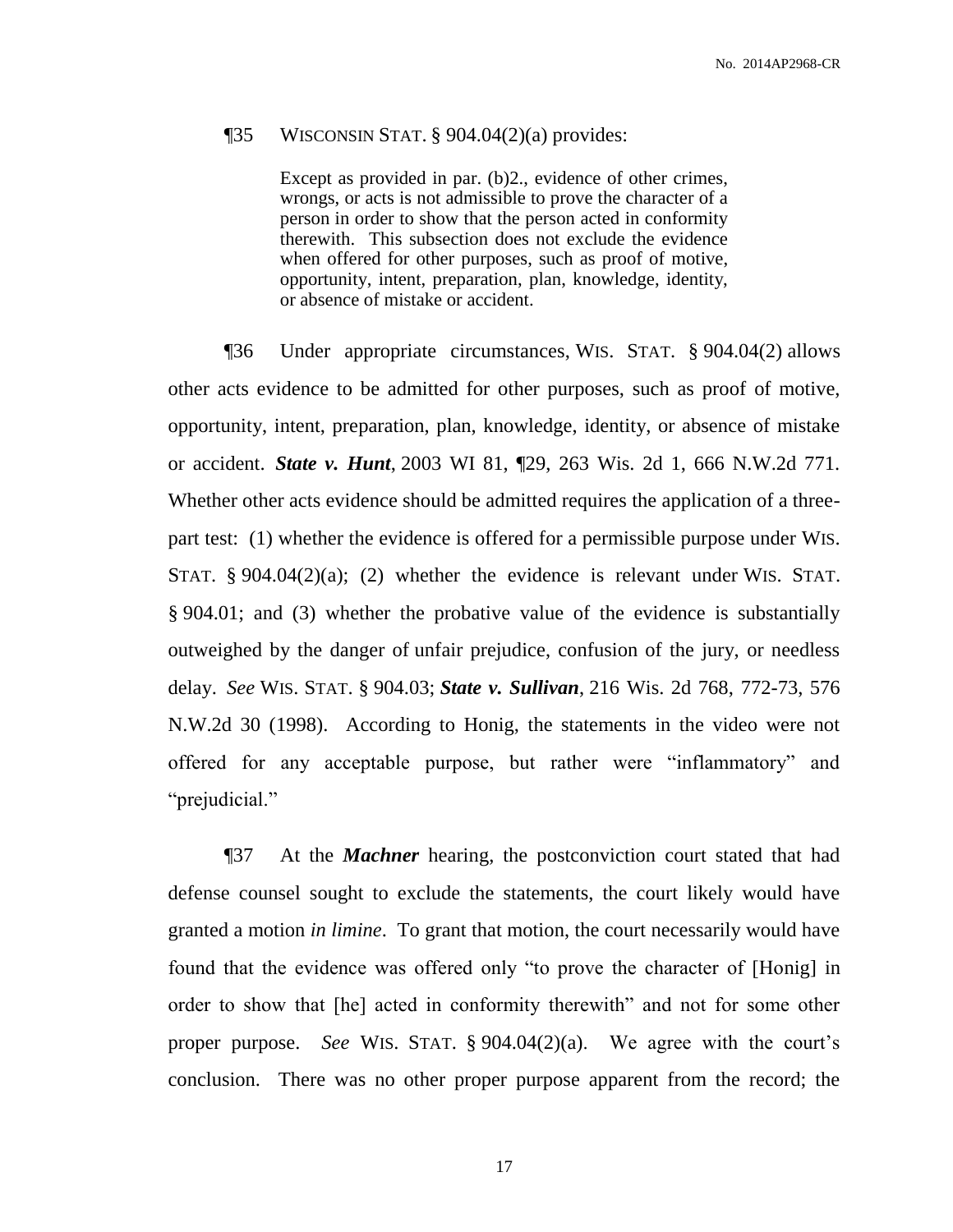statements of Y.H. were offered only to attempt to show that Honig generally abused children. Counsel's failure to object to the use of these statements, either *in limine* or at trial, was deficient performance.

#### *Prejudice.*

¶38 The court found, with regard to Y.H.'s statements, that "in the totality of all the evidence and the credibility determination that had to be made, I don't think that it would have resulted in a different outcome." The postconviction court made no other findings of fact regarding this issue. Defense counsel offered no reason for failing to object or seek to redact the statements; he admitted that he did not even remember these statements until Honig filed his postconviction motion and had not even considered filing a motion *in limine* to redact those parts of the interview.

¶39 We independently determine whether Honig's defense was prejudiced by counsel's failure to move to redact Y.H.'s statements. *See State v. Jeannie M.P.*, 2005 WI App 183, [6, 286 Wis. 2d 721, 703 N.W.2d 694 (whether counsel's performance was prejudicial is a legal question we decide *de novo*). There was no physical evidence to support the alleged assaults. The "totality of the evidence," was witness testimony, including the mother of the two children contradicting many of the improbable claims Y.H. made during her video interview (e.g., that her mother scratched on a hotel door until her fake nails came off; that she was "snatched away" from her mother at a hotel and her mother screamed for her; that her mother "got shocked" by Honig's conduct, then came back and "got shocked" again). The entire case depended on whether the jury believed Honig or the other witnesses. The jury could hardly have considered Y.H.'s statements as anything other than evidence that Honig had a propensity to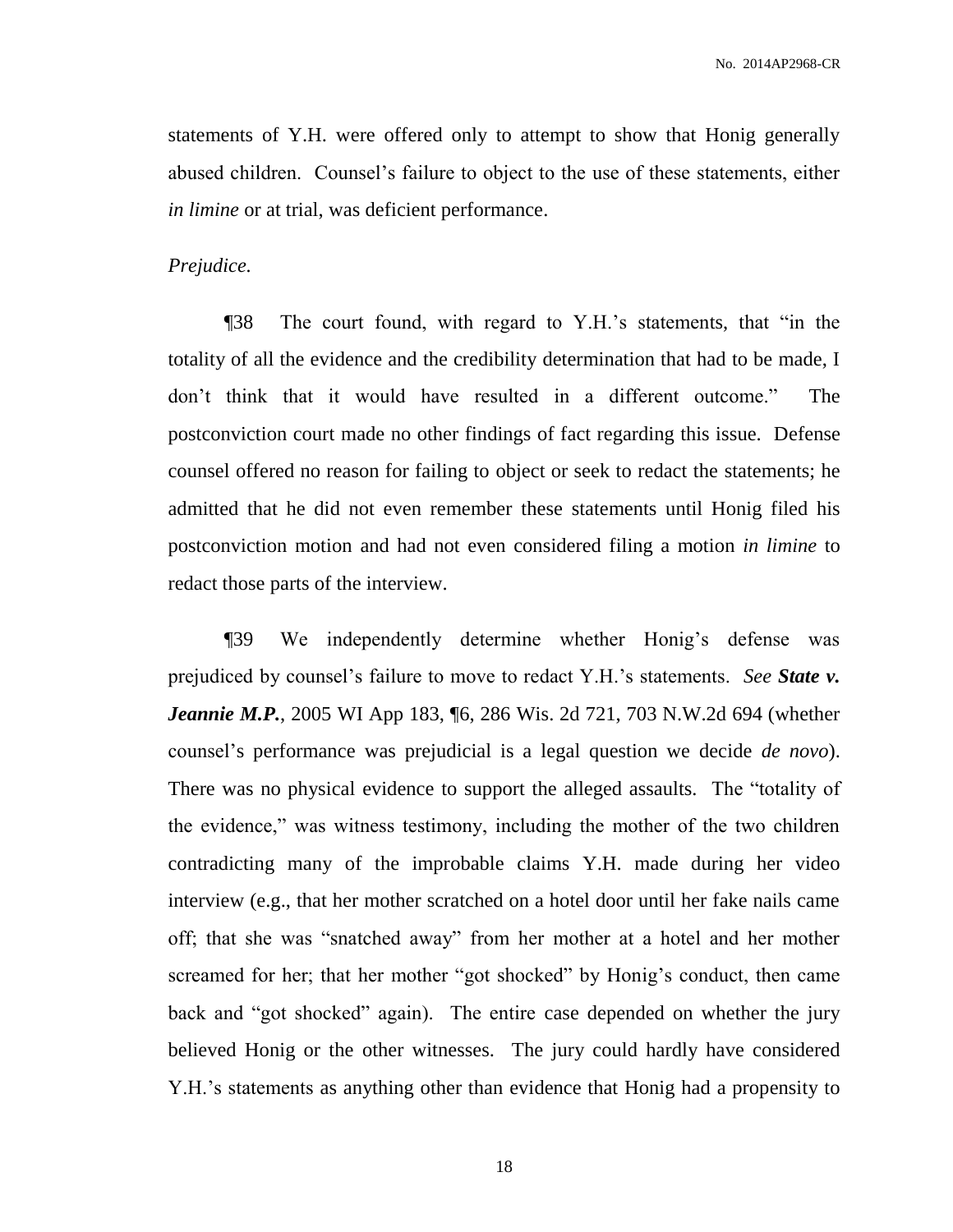assault little girls. We conclude that counsel's failure to move to redact those statements by Y.H. prejudiced Honig's defense.

#### **Impeachment with Y.C.'s Prior Inconsistent Video Statement.**

## *Deficient Performance.*

¶40 Honig contends that counsel was ineffective for failing to introduce portions of Y.C.'s forensic interview, which differed dramatically from Y.C.'s trial testimony. Y.C.'s trial testimony consisted of a series of questions by the State which could be answered "yes" or "no." The State's questions ended with Y.C. answering "yes" when the prosecutor put her finger between a doll's legs and asked Y.C. if Honig touched her there.

¶41 In Y.C.'s forensic interview, she stated that Honig "didn't do nothing to me." Defense counsel did not play that interview for the jury. Relevant portions of Y.C.'s interview by Orvis include the following statements:

> [Y.C.]: [Honig] pulled down on my pants then … I don't know what he was doing to us[.]

> [Orvis]: Ok, well what did you see? and what did you hear?

> [Y.C.]: Nene (Y.H.) was sitting on the bed. [Honig] pulled down his pants then I was standing right by um um um [N]ene. He pulled down my pants, he was doing something to me and  $I - I$  was doing something I was  $-I$  was [N]ene was watching me he went to me that's right then he said and he gave me a kiss[.]

[Orvis]: Ok where did he give you a kiss?

[Y.C.]: On-on my cheek[.]

….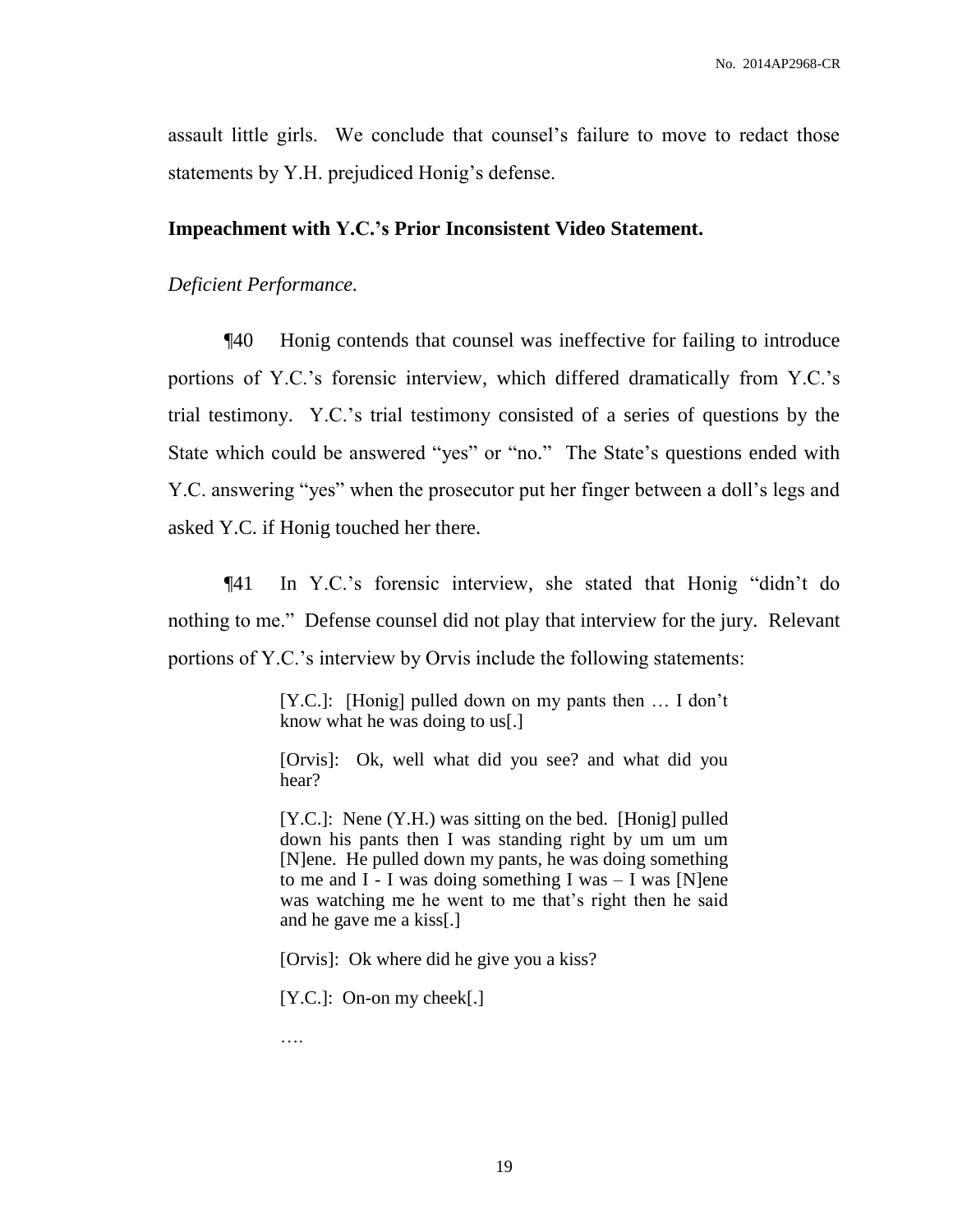[Orvis]: ok, ok. Now you said that you were with [N]ene and your grandpa in your grandpa's room and your grandpa took someone's pants down[.]

[Y.C.]: He took [N]ene's pants down[.]

….

[Orvis]: Ok. What did you see?

[Y.C.]: I saw somebody I saw somebody pull down them pants, [N]ene[.]

….

[Y.C.]: He didn't do nothing to me[.]

[Orvis]: He didn't do anything to you? Ok. Did he do anything to anybody else?

[Y.C.]: He just did it to [N]ene. I was, I was in the room sleeping[.]

¶42 Although Y.C. was only four years old during the trial, it is well established that the credibility of all witnesses, including child witnesses, and the weight assigned to their testimony are matters for the jury's judgment. *Shawver v. Roberts Corp.*, 90 Wis. 2d 672, 681, 280 N.W.2d 226 (1979).

¶43 At the *Machner* hearing, defense counsel's only reason for failing to impeach Y.C. was that he thought her trial testimony was "fairly consistent" with her forensic testimony. The postconviction court noted that there "are some things that are inconsistent" between the forensic interview and the trial testimony, but also noted that "[t]here are some things that are consistent." The court found counsel's answer to be "a valid trial strategy … not to seek to admit [the relevant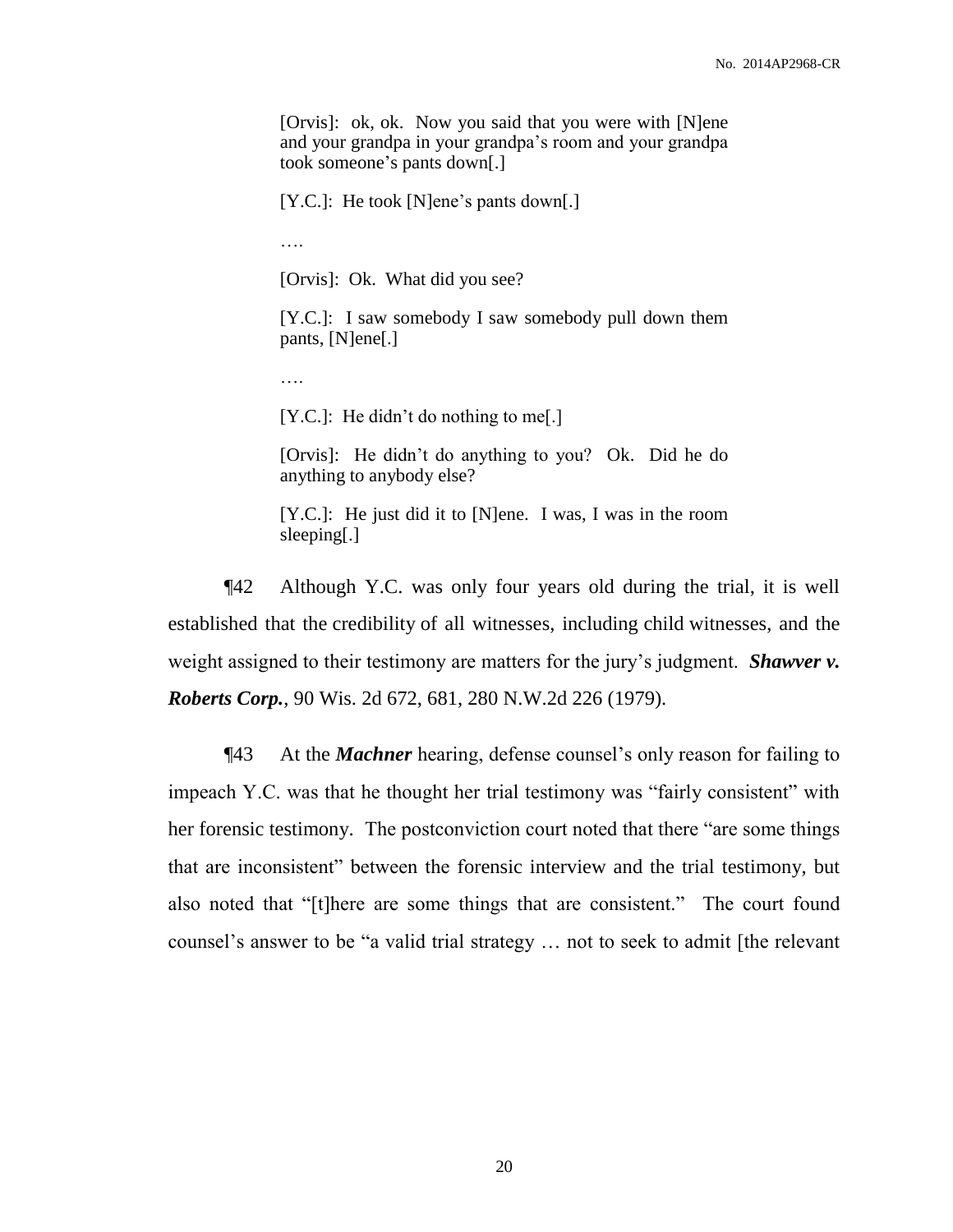No. 2014AP2968-CR

portions of the interview] and then run the risk under the rule of completeness that the whole thing would come in."<sup>6</sup>

¶44 The postconviction court correctly noted that there were both consistencies and inconsistencies between Y.C.'s forensic interview and her trial testimony; however, the court's implication that counsel's decision was driven by the "rule of completeness" is not supported by the record. Defense counsel did not testify that he sought to avoid "run[ning] the risk under the rule of completeness that the whole [interview] would come in." Instead, counsel apparently had no idea at the time of trial that the video was inconsistent with Y.C.'s trial testimony in major ways. We conclude that these failures were deficient performance.

#### *Prejudice.*

 $\overline{a}$ 

¶45 In her forensic interview, Y.C. initially stated that Honig pulled her pants down, but then retracted and stated that Honig "didn't do nothing" to her. She also stated that she saw Honig pull down Y.H.'s pants, but then stated that she was actually sleeping when that incident happened. In the video interview shortly after the allegation was made, Y.C. did not claim any actions by Honig that amounted to *sexual contact*, while at trial months later she responded to leading questions by the State which culminated in a claim of sexual contact. Thus, the postconviction court's conclusion that counsel's decision was strategic is refuted by counsel's own testimony.

<sup>&</sup>lt;sup>6</sup> The rule of completeness applies when a partial statement is admitted into evidence and hearing the remainder of the statement would be necessary to avoid giving the jury an unfair and misleading impression of what the witness said. *See State v. Eugenio*, 219 Wis. 2d 391, 411, 579 N.W.2d 642 (1998).